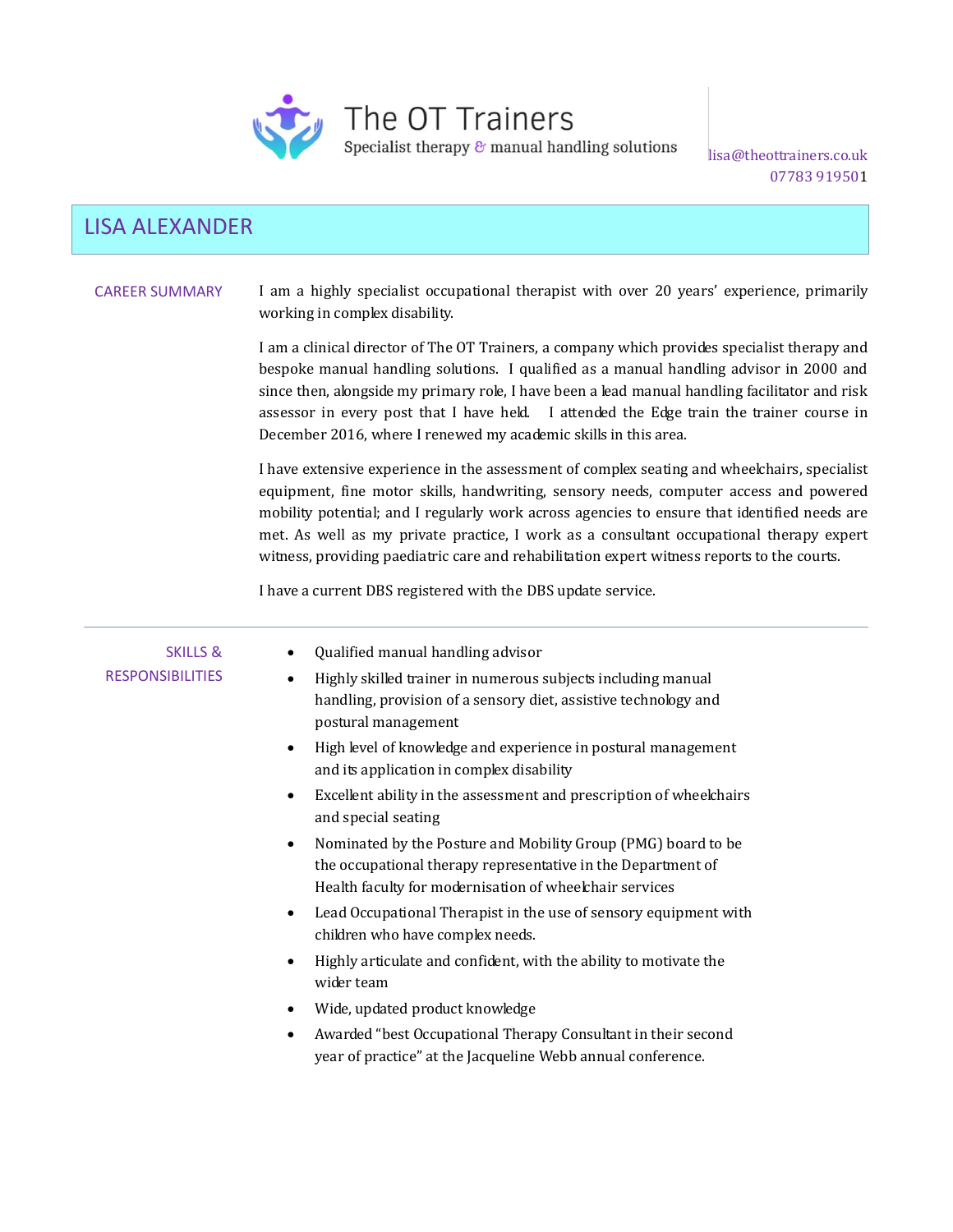#### EXPERIENCE **THE OT TRAINERS, CLINICAL DIRECTOR**

2017 to current day

The OT Trainers are insured by Balens specialist insurance brokers.

## **PRIVATE PRACTICE**

## 2011 to current day

I have been working in private practice since 2011, specialising in working with children and young people who have complex needs. I complete assessments of complex seating, equipment for 24 hour postural management, high performance wheelchairs, personal care and sensory equipment, alongside providing manual handling assessment, creation of personal handling profiles and training for carers.

In addition to assessment, I complete sessional work focusing on acquisition of switch skills, access to computers, powered mobility, fine motor skills, handwriting skills and multisensory stimulation.

## **OCCUPATIONAL THERAPY EXPERT WITNESS, JACQUELINE WEBB & CO**

April 2010 to current day

Responsible for preparing rehabilitation and care expert witness reports to the courts with a particular specialism in complex paediatrics.

## **BAND 7 HIGHLY SPECIALIST OCCUPATIONAL THERAPIST, CHAILEY HERITAGE CLINICAL SERVICES**

April 2012 to November 2014

In April 2012, I was promoted to a lead position within Chailey Heritage Clinical Services, where I was responsible for the in depth management of a small number of children who have highly specialist needs alongside being the lead Occupational Therapist in several outpatient clinics, including the posture clinic and switch, communication and mobility potential clinic. This involved assessing for and prescribing all complex seating, including moulded seats, assessing for and providing all other ADL equipment, carrying out individual sessions focusing on switch skills, computer access, powered mobility, fine motor skills, and multisensory stimulation.

Alongside my clinical role, I spent one year acting up as the joint professional lead of the services.

# **BAND 6 SENIOR SPECIALIST OCCUPATIONAL THERAPIST, CHAILEY HERITAGE CLINICAL SERVICES**

April 2006 to April 2012

In 2006 I gained a position at Chailey Heritage Clinical Services, a centre of excellence for children and young people with complex physical and learning disabilities.

As a band 6, I was responsible for a caseload of children with complex physical and learning disabilities and clinical lead in the posture clinic and switch, communication and mobility potential clinic.

# **CINICAL LEAD OCCUPATIONAL THERAPIST, CARE MANAGEMENT GROUP**

February 2005 to April 2006